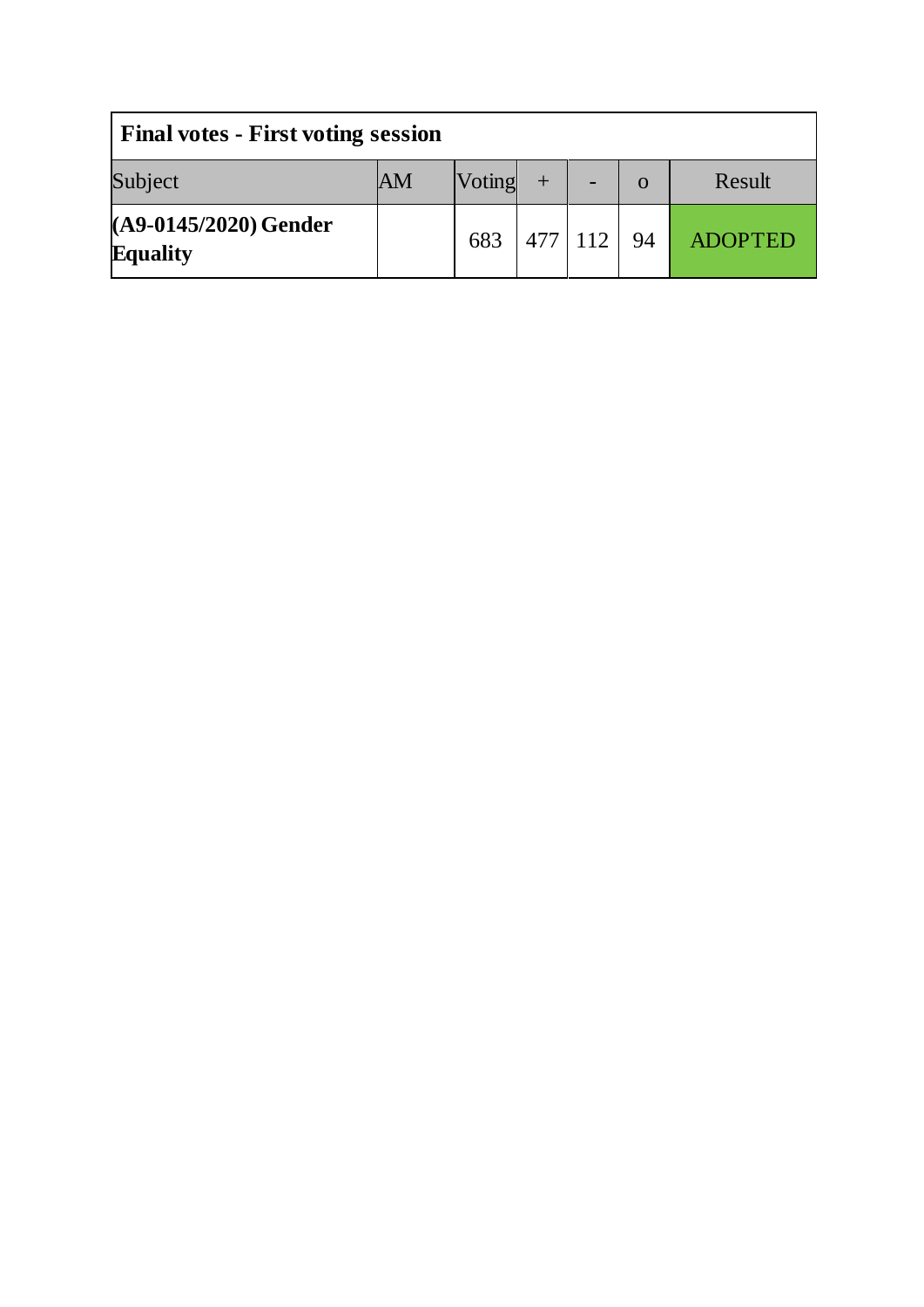| <b>Agricultural products</b> |               |        |     |     |          |                 |  |
|------------------------------|---------------|--------|-----|-----|----------|-----------------|--|
| Subject                      | AM            | Voting | $+$ |     | $\Omega$ | Result          |  |
| Committee block              |               | 692    | 657 | 16  | 19       | <b>ADOPTED</b>  |  |
| Committee - separate         | <b>AM 10</b>  | 692    | 576 | 99  | 17       | <b>ADOPTED</b>  |  |
| Committee - separate         | AM 56         | 692    | 490 | 164 | 38       | <b>ADOPTED</b>  |  |
| Committee - separate         | AM 58         | 692    | 315 | 328 | 49       | <b>REJECTED</b> |  |
| Committee - separate         | AM 75         | 692    | 590 | 84  | 18       | <b>ADOPTED</b>  |  |
| Committee - separate         | AM 76         | 692    | 555 | 121 | 16       | <b>ADOPTED</b>  |  |
| Committee - separate         | 102/1         | 692    | 556 | 115 | 21       | <b>ADOPTED</b>  |  |
| Committee - separate         | 102/2         | 692    | 516 | 132 | 44       | <b>ADOPTED</b>  |  |
| Committee - separate         | 120/1         | 692    | 579 | 102 | 11       | <b>ADOPTED</b>  |  |
| Committee - separate         | 120/2         | 692    | 558 | 125 | 9        | <b>ADOPTED</b>  |  |
| Committee - separate         | <b>AM 132</b> | 692    | 190 | 437 | 65       | <b>REJECTED</b> |  |
| Committee - separate         | <b>AM 171</b> | 692    | 386 | 290 | 16       | <b>ADOPTED</b>  |  |
| Committee - separate         | 205/1         | 692    | 575 | 106 | 11       | <b>ADOPTED</b>  |  |
| Committee - separate         | 205 /2        | 692    | 522 | 161 | 9        | <b>ADOPTED</b>  |  |
| Committee - separate         | AM 212        | 692    | 573 | 77  | 42       | <b>ADOPTED</b>  |  |
| Art 15, § 2a                 | <b>AM 266</b> | 692    | 543 | 118 | 31       | <b>ADOPTED</b>  |  |
| <b>Article 16</b>            | <b>AM 232</b> | 692    | 638 | 14  | 40       | <b>ADOPTED</b>  |  |
| After article 16             | 274/rev       | 692    | 275 | 343 | 74       | <b>REJECTED</b> |  |
| Art 23, § 3                  | AM 257        | 692    | 485 | 152 | 55       | <b>ADOPTED</b>  |  |
| Art 23, § 3                  | 267cp1        | 692    | 168 | 511 | 13       | <b>REJECTED</b> |  |
| Art 23, § 4                  | 258D          | 692    | 499 | 141 | 52       | <b>ADOPTED</b>  |  |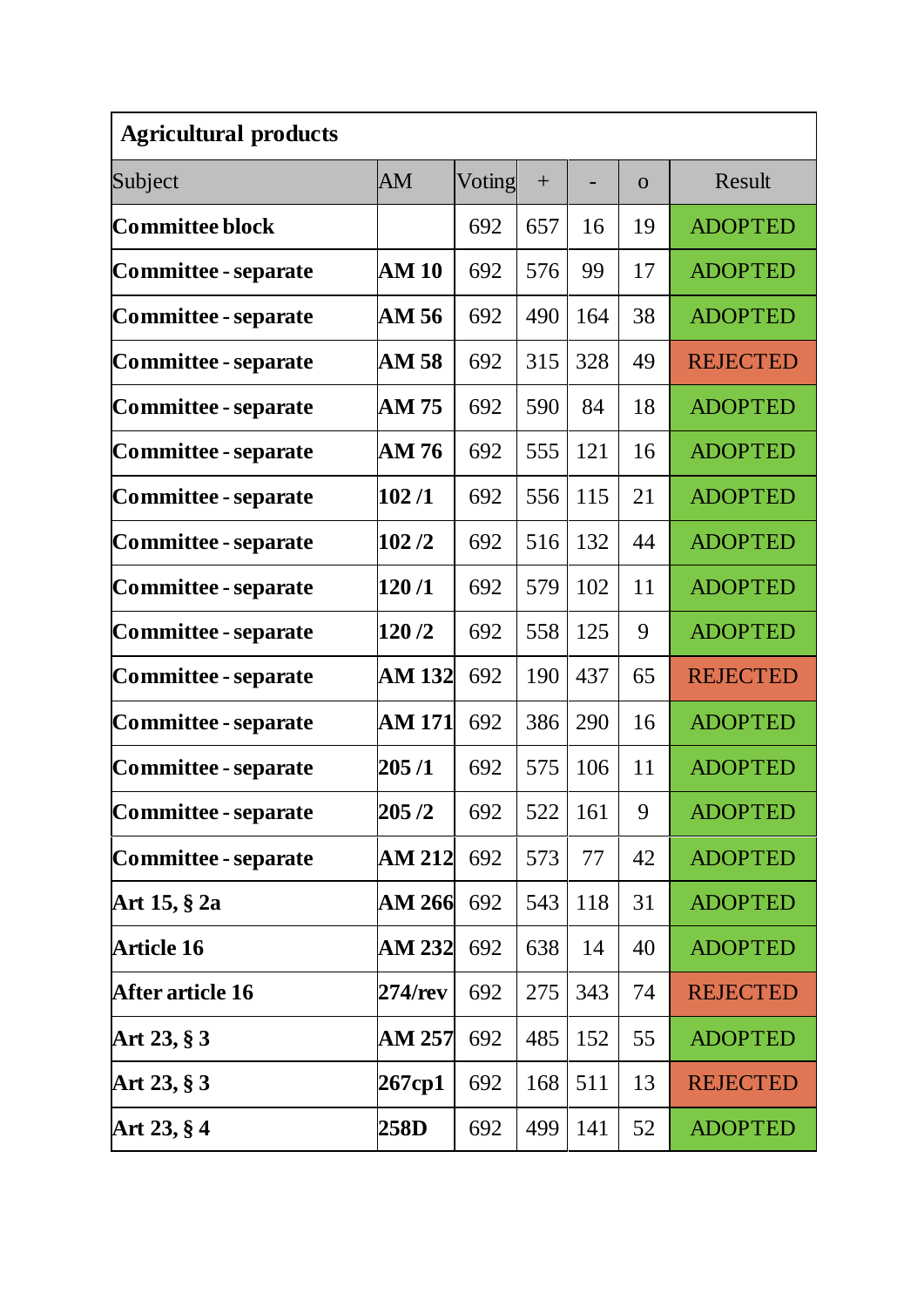| Art 23, § 6                            | 267cp2         | 692 | 172 | 492            | 28                       | <b>REJECTED</b> |
|----------------------------------------|----------------|-----|-----|----------------|--------------------------|-----------------|
| After art $23, § 8$                    | AM 259         | 692 | 655 | 32             | 5                        | <b>ADOPTED</b>  |
| Art 23, § 11                           | <b>260/rev</b> | 692 | 664 | 11             | 17                       | <b>ADOPTED</b>  |
| Art $62, § 3$                          | AM 261         | 692 | 651 | 23             | 18                       | <b>ADOPTED</b>  |
| <b>Article 68</b>                      | <b>AM 233</b>  | 692 | 676 | $\overline{4}$ | 12                       | <b>ADOPTED</b>  |
| <b>Article 75</b>                      | AM 234         | 692 | 664 | 21             | $\overline{\mathcal{L}}$ | <b>ADOPTED</b>  |
| <b>Article 75</b>                      | AM 71          |     |     |                |                          | <b>FALLS</b>    |
| <b>Article 78</b>                      | 275 /1         | 692 | 110 | 524            | 58                       | <b>REJECTED</b> |
| <b>Article 78</b>                      | 275 /2         |     |     |                |                          | <b>FALLS</b>    |
| <b>Article 78</b>                      | 262/rev        | 692 | 230 | 414            | 48                       | <b>REJECTED</b> |
| <b>Article 78</b>                      | AM 72          | 692 | 471 | 182            | 39                       | <b>ADOPTED</b>  |
| Art 90a, § 1                           | AM 255         | 690 | 90  | 599            | $\mathbf{1}$             | <b>REJECTED</b> |
| <b>Article 93</b>                      | 235/rev        | 666 | 625 | 34             | 7                        | <b>ADOPTED</b>  |
| <b>Article 93</b>                      | AM 79          |     |     |                |                          | <b>FALLS</b>    |
| <b>Article 93</b>                      | <b>AM 80</b>   | 692 | 659 | 25             | 8                        | <b>ADOPTED</b>  |
| <b>Article 93</b>                      | AM 81          | 692 | 628 | 57             | $\overline{7}$           | <b>ADOPTED</b>  |
| <b>Article 93</b>                      |                |     |     |                |                          |                 |
|                                        | AM 268         | 692 | 111 | 537            | 44                       | <b>REJECTED</b> |
|                                        | AM 82          | 692 | 541 | 93             | 58                       | <b>ADOPTED</b>  |
| <b>Article 93</b><br><b>Article 94</b> | AM 236         | 692 | 656 | 17             | 19                       | <b>ADOPTED</b>  |
| <b>Article 94</b>                      | AM 84          |     |     |                |                          | <b>FALLS</b>    |
| <b>Article 103</b>                     | <b>263/rev</b> | 692 | 653 | 26             | 13                       | <b>ADOPTED</b>  |
| <b>Article 103</b>                     | AM 89          |     |     |                |                          | <b>FALLS</b>    |
| <b>Article 105</b>                     | AM 237         | 692 | 657 | 28             | 7                        | <b>ADOPTED</b>  |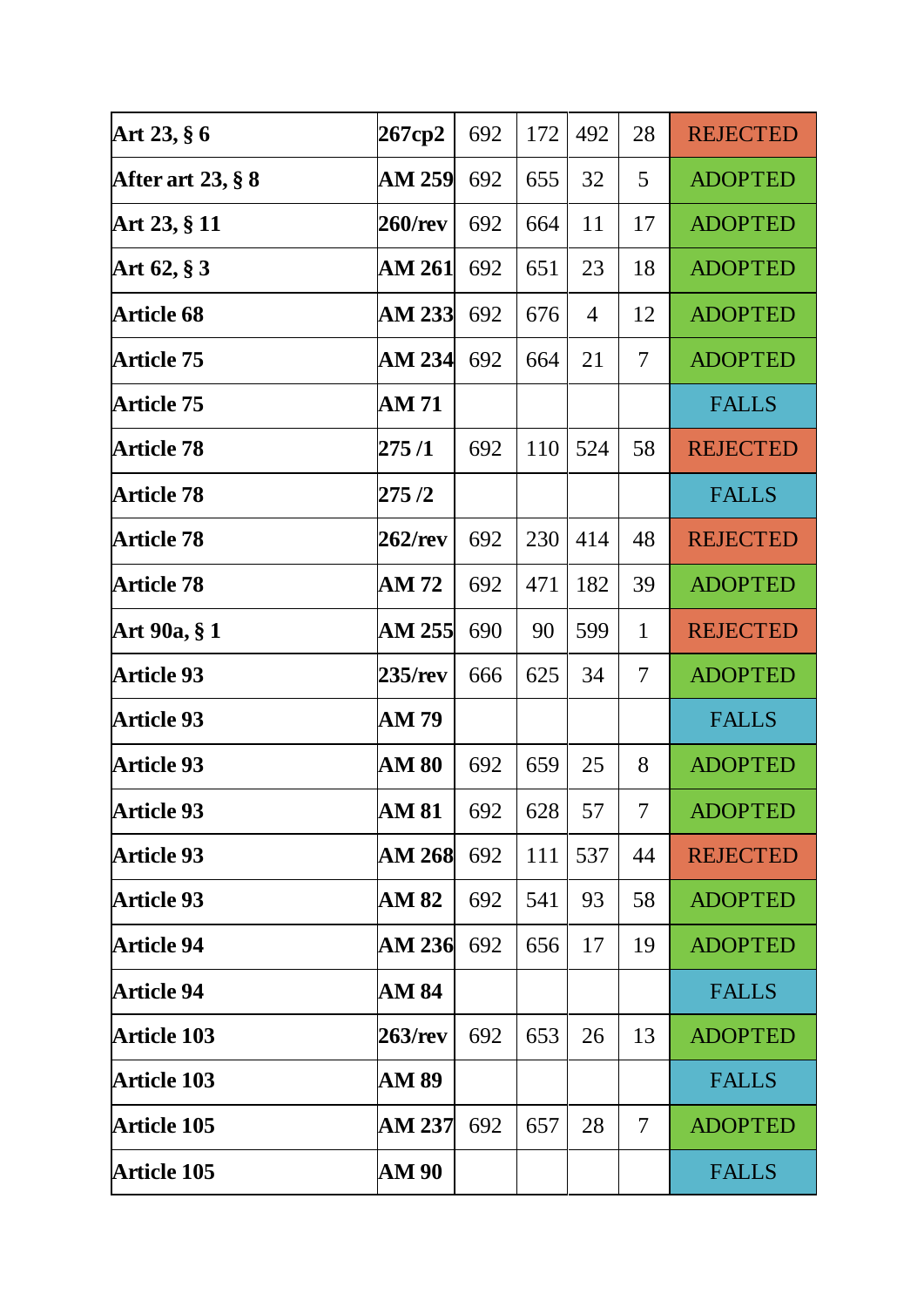| <b>Article 148</b> | AM 269        | 692 | 314 | 303 | 75  | <b>ADOPTED</b>  |
|--------------------|---------------|-----|-----|-----|-----|-----------------|
| <b>Article 148</b> | 109/1         |     |     |     |     | <b>FALLS</b>    |
| <b>Article 148</b> | 109/2         |     |     |     |     | <b>FALLS</b>    |
| <b>Article 149</b> | AM 270        | 692 | 114 | 455 | 123 | <b>REJECTED</b> |
| <b>Article 149</b> | <b>AM 110</b> | 692 | 627 | 24  | 41  | <b>ADOPTED</b>  |
| After art 149      | AM 231        | 692 | 72  | 539 | 81  | <b>REJECTED</b> |
| <b>Article 153</b> | <b>AM 238</b> | 692 | 656 | 9   | 27  | <b>ADOPTED</b>  |
| <b>Article 153</b> | <b>AM 114</b> |     |     |     |     | <b>FALLS</b>    |
| <b>Article 157</b> | AM 239        | 692 | 658 | 25  | 9   | <b>ADOPTED</b>  |
| <b>Article 157</b> | AM 117        |     |     |     |     | <b>FALLS</b>    |
| <b>Article 157</b> | 276/rev       | 692 | 330 | 346 | 16  | <b>REJECTED</b> |
| <b>Article 158</b> | AM 240        | 692 | 658 | 9   | 25  | <b>ADOPTED</b>  |
| After art 163      | AM 241        | 692 | 650 | 8   | 34  | <b>ADOPTED</b>  |
| <b>Article 164</b> | AM 242        | 691 | 581 | 76  | 34  | <b>ADOPTED</b>  |
| <b>Article 164</b> | AM 271        |     |     |     |     | <b>FALLS</b>    |
| <b>Article 164</b> | <b>AM 122</b> |     |     |     |     | <b>FALLS</b>    |
| <b>Article 165</b> | 272D          | 692 | 162 | 501 | 29  | <b>REJECTED</b> |
| <b>Article 165</b> | <b>AM 123</b> | 692 | 625 | 42  | 25  | <b>ADOPTED</b>  |
| <b>Article 167</b> | <b>AM 243</b> | 692 | 654 | 8   | 30  | <b>ADOPTED</b>  |
| <b>Article 168</b> | AM 273        | 692 | 156 | 465 | 71  | <b>REJECTED</b> |
| <b>Article 168</b> | <b>AM 126</b> | 692 | 667 | 6   | 19  | <b>ADOPTED</b>  |
| After art 172      | AM 244        | 692 | 666 | 6   | 20  | <b>ADOPTED</b>  |
| After art 172      | AM 128        |     |     |     |     | <b>FALLS</b>    |
| After art 172      | AM 245        | 692 | 675 | 9   | 8   | <b>ADOPTED</b>  |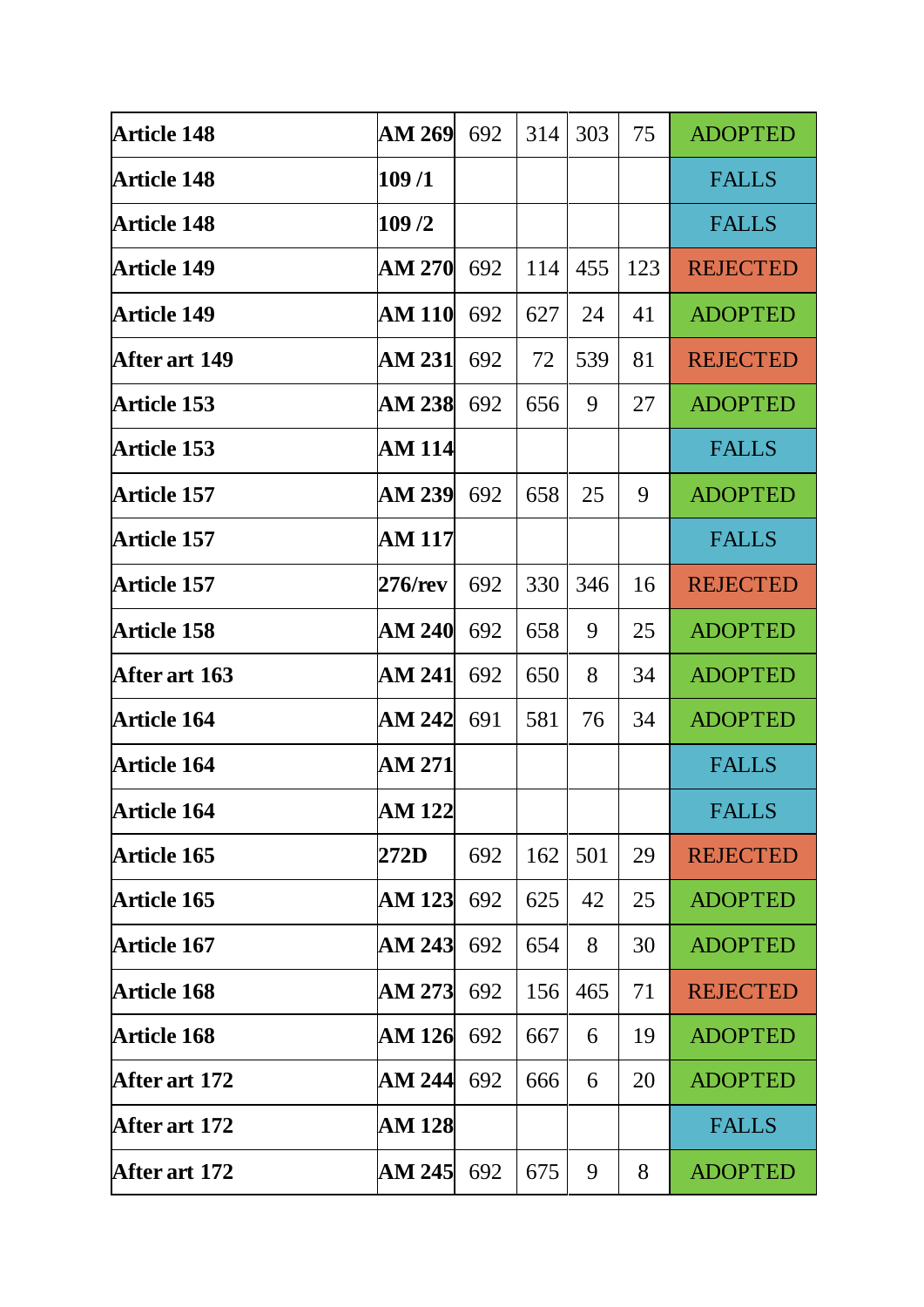| After art 172               | <b>AM 129</b>     |     |     |     |                          | <b>FALLS</b>    |
|-----------------------------|-------------------|-----|-----|-----|--------------------------|-----------------|
| After art 206               | AM 246            | 692 | 603 | 75  | 14                       | <b>ADOPTED</b>  |
| After art 219               | 277/rev           | 691 | 321 | 333 | 37                       | <b>REJECTED</b> |
| <b>After art 219</b>        | <b>AM 150</b>     | 692 | 521 | 139 | 32                       | <b>ADOPTED</b>  |
| <b>Article 220</b>          | AM 247            | 692 | 578 | 94  | 20                       | <b>ADOPTED</b>  |
| After art 222               | AM 248            | 692 | 646 | 39  | $\overline{\mathcal{L}}$ | <b>ADOPTED</b>  |
| <b>Article 223</b>          | AM 249            | 692 | 645 | 19  | 28                       | <b>ADOPTED</b>  |
| <b>Article 223</b>          | <b>AM 153</b>     |     |     |     |                          | <b>FALLS</b>    |
| <b>Article 223</b>          | AM 154            |     |     |     |                          | <b>FALLS</b>    |
| <b>Annex I, after XXIII</b> | AM 250            | 692 | 663 | 8   | 21                       | <b>ADOPTED</b>  |
| <b>Annex I, after XXIII</b> | <b>AM 158</b>     |     |     |     |                          | <b>FALLS</b>    |
| Annex VII, after I          | AM 264            | 691 | 243 | 399 | 49                       | <b>REJECTED</b> |
| Annex VII, after I          | AM 165            | 690 | 284 | 379 | 27                       | <b>REJECTED</b> |
| Annex VII, after I          | <b>AM 254</b>     | 690 | 85  | 556 | 49                       | <b>REJECTED</b> |
| Annex I, II                 | <b>AM 278</b>     | 692 | 537 | 29  | 126                      | <b>ADOPTED</b>  |
| <b>Article 5</b>            | <b>AM 251</b> 692 |     | 663 | 12  | 17                       | <b>ADOPTED</b>  |
| <b>Article 5</b>            | <b>AM 180</b>     |     |     |     |                          | <b>FALLS</b>    |
| Article 5                   | AM 181            |     |     |     |                          | <b>FALLS</b>    |
| <b>Article 7</b>            | AM 252            | 692 | 660 | 14  | 18                       | <b>ADOPTED</b>  |
| <b>Article 7</b>            | <b>AM 183</b>     |     |     |     |                          | <b>FALLS</b>    |
| <b>Article 7</b>            | <b>AM 184</b>     |     |     |     |                          | <b>FALLS</b>    |
| <b>Article 13</b>           | AM 253            | 692 | 670 | 14  | 8                        | <b>ADOPTED</b>  |
| <b>Article 13</b>           | AM 187            |     |     |     |                          | <b>FALLS</b>    |
| <b>Article 13</b>           | <b>AM 188</b>     |     |     |     |                          | <b>FALLS</b>    |